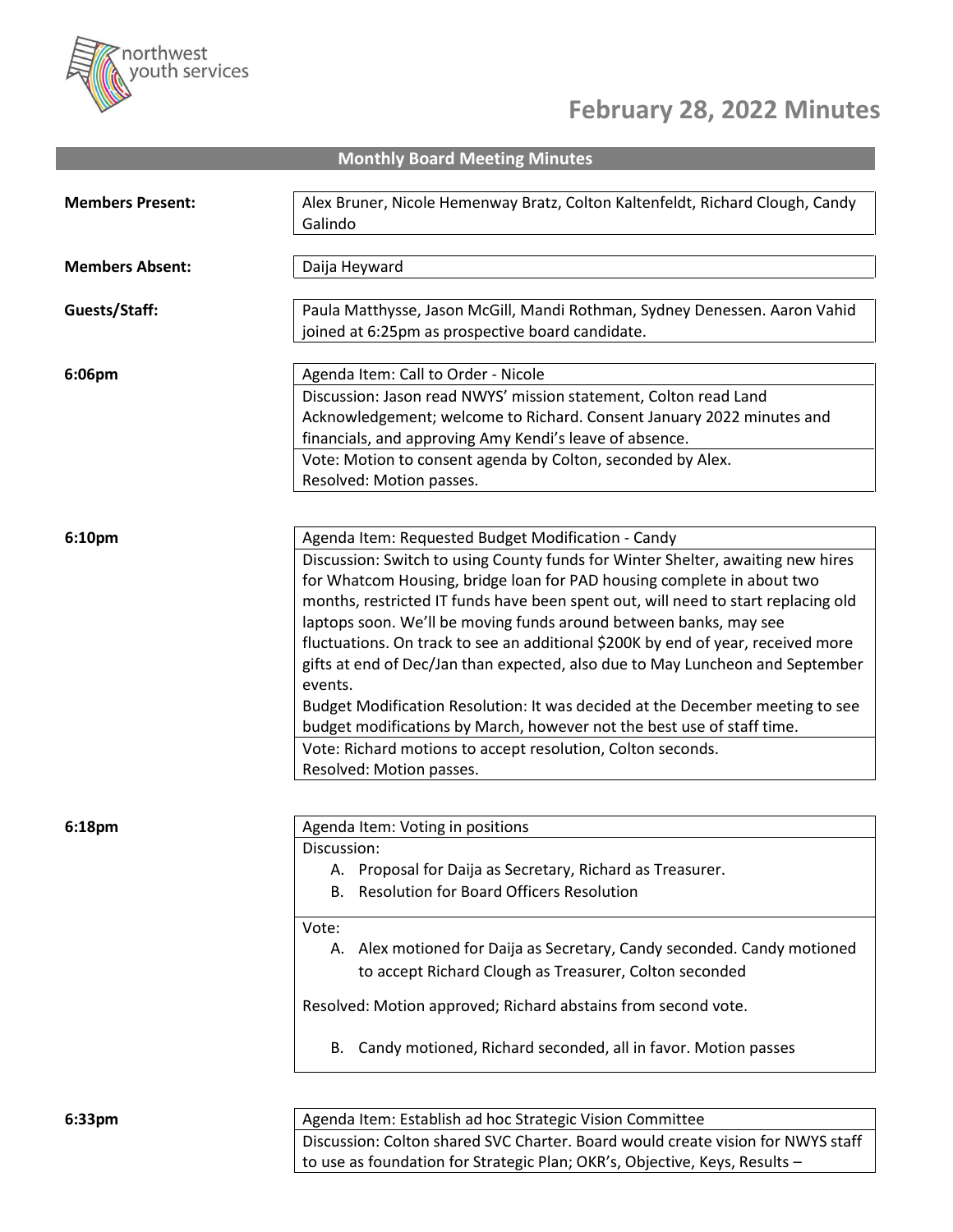

|        | objective, quantifiable; High level goals, metrics to measure success, then       |
|--------|-----------------------------------------------------------------------------------|
|        | strategies.                                                                       |
|        | Charter would meet every second Monday until August. Committee would be           |
|        | Colton, Jason, and another board member, president is ex officio member of all    |
|        | committees; goal to finish charter by August to vote on at the meeting.           |
|        | Will work with staff member(s) for buy in.                                        |
|        | Vote: Candy moves to create an ad hoc Strategic Vision Committee, Alex            |
|        | seconds.                                                                          |
|        | Resolved: All approve, be it resolved to create an ad hoc committee.              |
|        |                                                                                   |
| 6:45pm | Agenda Item: President's Report                                                   |
|        | Discussion: Board priorities: recruitment, finance committee charter (Richard     |
|        | and Nicole will collaborate), developing ad hoc strategic visioning committee,    |
|        | updating board bylaws and documentation - making minimum updates soon,            |
|        | revisit other policies and documents second half of year, for example Executive   |
|        | Director annual review. Other priorities are to work with Jason to develop        |
|        |                                                                                   |
|        | Strategic Plan, might be a charter depending on if it should be a board           |
|        | committee or not.                                                                 |
|        | Tabled: intentional development of board member onboarding (probably update       |
|        | at bylaws and miscellaneous document reviews.                                     |
|        | Vote: N/A                                                                         |
|        | Resolved:                                                                         |
|        |                                                                                   |
|        |                                                                                   |
|        |                                                                                   |
|        | Agenda Item: Aaron Vahid, board applicant                                         |
|        | Discussion: Introduction of board members to Aaron; Aaron works at oil refinery   |
|        | in Anacortes, also volunteered at Safe Storage for unhoused people to use         |
|        | publicly, he built storage lockers and they're currently in storage, his mom was  |
|        | ED of Meals on Wheels. Aaron asked what committees are active, other              |
|        | functions of the board. Would love to be involved wherever the greatest need is,  |
|        | is familiar with law since he's an Environmental Engineer, has been a part of     |
|        | fundraising. Interested in the direction and framework of where NWYS/this         |
|        | board is going.                                                                   |
|        |                                                                                   |
|        | Jason would like to discuss acquisition with Futures NW and Sylvia Center at next |
|        | board meeting, will send out more info. Would like to announce at May             |
|        | luncheon about these mergers.                                                     |
|        |                                                                                   |
| 6:55pm | Vote: N/A                                                                         |
|        | Resolved:                                                                         |
|        |                                                                                   |
|        | Agenda Item: Executive Session                                                    |
|        | Discussion:                                                                       |
|        | Vote: Vote to appoint Aaron Vahid as a new director on the NWYS board of          |
| 7:15pm | directions - moved by Colton Kaltenfeldt. Second by Richard Clough.               |
|        | Resolved: All voted in favor. Motion passes.                                      |

| Agenda Item: Adjourn meeting |  |  |
|------------------------------|--|--|
| Discussion:                  |  |  |
| Vote:                        |  |  |